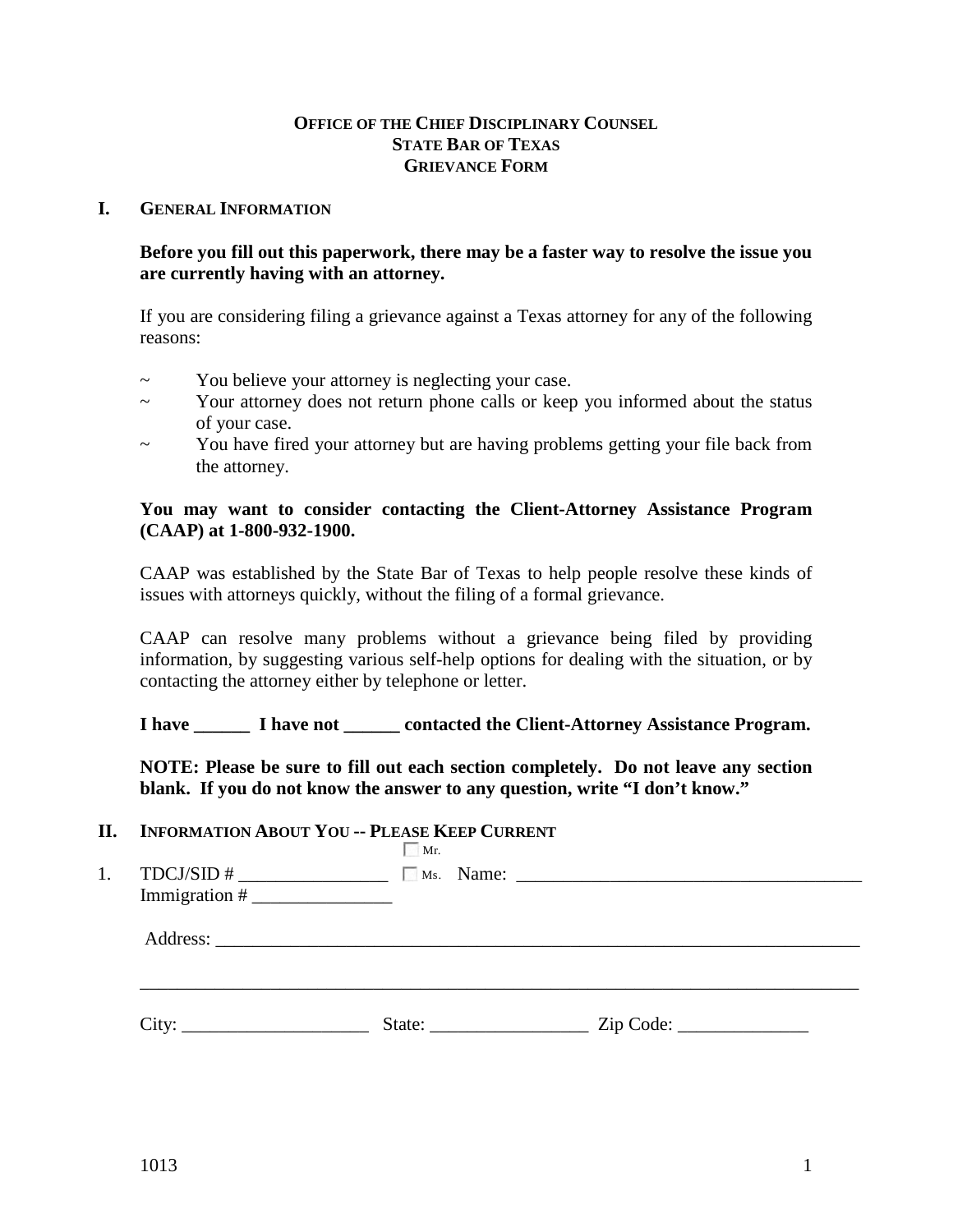| Name, address, and telephone number of person who can always reach you.                                                                                                                                                                               |  |                                                                                                                                                                                              |  |  |  |  |
|-------------------------------------------------------------------------------------------------------------------------------------------------------------------------------------------------------------------------------------------------------|--|----------------------------------------------------------------------------------------------------------------------------------------------------------------------------------------------|--|--|--|--|
|                                                                                                                                                                                                                                                       |  |                                                                                                                                                                                              |  |  |  |  |
|                                                                                                                                                                                                                                                       |  |                                                                                                                                                                                              |  |  |  |  |
| Do you understand and write in the English language? ___________________________<br>If no, what is your primary language? ____________<br>Will they be available to translate future correspondence during this process? ________<br>Are you a Judge? |  |                                                                                                                                                                                              |  |  |  |  |
| <b>INFORMATION ABOUT ATTORNEY</b><br>Ш.                                                                                                                                                                                                               |  |                                                                                                                                                                                              |  |  |  |  |
| completed for each attorney against whom you are complaining.                                                                                                                                                                                         |  | Note: Grievances are not accepted against law firms. You must specifically name the<br>attorney against whom you are complaining. A separate grievance form must be                          |  |  |  |  |
|                                                                                                                                                                                                                                                       |  |                                                                                                                                                                                              |  |  |  |  |
|                                                                                                                                                                                                                                                       |  |                                                                                                                                                                                              |  |  |  |  |
|                                                                                                                                                                                                                                                       |  |                                                                                                                                                                                              |  |  |  |  |
|                                                                                                                                                                                                                                                       |  | Have you or a member of your family filed a grievance about this attorney previously?<br>Yes ______ No ______ If "yes", please state its approximate date and outcome. _____________________ |  |  |  |  |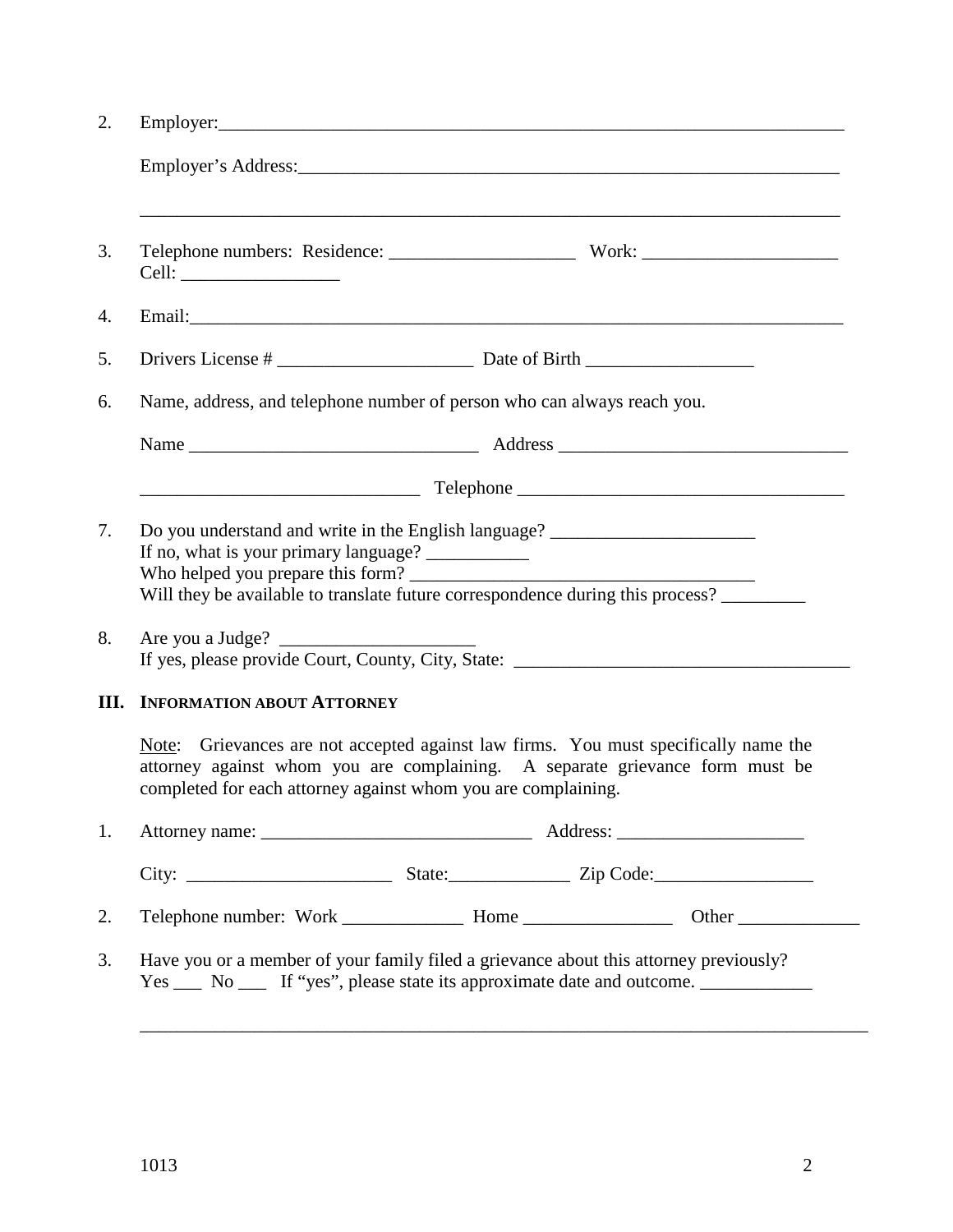Have you or a member of your family ever filed an appeal with the Board of Disciplinary Appeals about this attorney?

\_\_\_\_\_\_\_\_\_\_\_\_\_\_\_\_\_\_\_\_\_\_\_\_\_\_\_\_\_\_\_\_\_\_\_\_\_\_\_\_\_\_\_\_\_\_\_\_\_\_\_\_\_\_\_\_\_\_\_\_\_\_\_\_\_\_\_\_\_\_\_\_

Yes No If "yes," please state its approximate date and outcome.

4. Please check one of the following:

This attorney was **hired** to represent me.

This attorney was **appointed** to represent me.

\_\_\_\_\_\_\_\_ This attorney was hired to represent **someone else**.

Please give the date the attorney was hired or appointed. \_\_\_\_\_\_\_\_\_\_\_\_\_\_\_\_\_\_\_\_\_\_\_

Please state what the attorney was hired or appointed to do.

\_\_\_\_\_\_\_\_\_\_\_\_\_\_\_\_\_\_\_\_\_\_\_\_\_\_\_\_\_\_\_\_\_\_\_\_\_\_\_\_\_\_\_\_\_\_\_\_\_\_\_\_\_\_\_\_\_\_\_\_\_\_\_\_\_\_\_\_\_\_\_\_\_\_\_\_\_

\_\_\_\_\_\_\_\_\_\_\_\_\_\_\_\_\_\_\_\_\_\_\_\_\_\_\_\_\_\_\_\_\_\_\_\_\_\_\_\_\_\_\_\_\_\_\_\_\_\_\_\_\_\_\_\_\_\_\_\_\_\_\_\_\_\_\_\_\_\_\_\_\_\_\_\_\_

\_\_\_\_\_\_\_\_\_\_\_\_\_\_\_\_\_\_\_\_\_\_\_\_\_\_\_\_\_\_\_\_\_\_\_\_\_\_\_\_\_\_\_\_\_\_\_\_\_\_\_\_\_\_\_\_\_\_\_\_\_\_\_\_\_\_\_\_\_\_\_\_\_\_\_\_\_

\_\_\_\_\_\_\_\_\_\_\_\_\_\_\_\_\_\_\_\_\_\_\_\_\_\_\_\_\_\_\_\_\_\_\_\_\_\_\_\_\_\_\_\_\_\_\_\_\_\_\_\_\_\_\_\_\_\_\_\_\_\_\_\_\_\_\_\_\_\_\_\_\_\_\_\_\_

\_\_\_\_\_\_\_\_\_\_\_\_\_\_\_\_\_\_\_\_\_\_\_\_\_\_\_\_\_\_\_\_\_\_\_\_\_\_\_\_\_\_\_\_\_\_\_\_\_\_\_\_\_\_\_\_\_\_\_\_\_\_\_\_\_\_\_\_\_\_\_\_\_\_\_\_\_\_

\_\_\_\_\_\_\_\_\_\_\_\_\_\_\_\_\_\_\_\_\_\_\_\_\_\_\_\_\_\_\_\_\_\_\_\_\_\_\_\_\_\_\_\_\_\_\_\_\_\_\_\_\_\_\_\_\_\_\_\_\_\_\_\_\_\_\_\_\_\_\_\_\_\_\_\_\_\_

\_\_\_\_\_\_\_\_\_\_\_\_\_\_\_\_\_\_\_\_\_\_\_\_\_\_\_\_\_\_\_\_\_\_\_\_\_\_\_\_\_\_\_\_\_\_\_\_\_\_\_\_\_\_\_\_\_\_\_\_\_\_\_\_\_\_\_\_\_\_\_\_\_\_\_\_\_

5. What was your fee arrangement with the attorney? \_\_\_\_\_\_\_\_\_\_\_\_\_\_\_\_\_\_\_\_\_\_\_\_\_\_\_\_

How much did you pay the attorney?

**If you signed a contract and have a copy, please attach. If you have copies of checks and/or receipts, please attach**. **Do not send originals.**

- 6. If you did not hire the attorney, what is your connection with the attorney? Explain briefly
- 7. Are you currently represented by an attorney? \_\_\_\_\_\_\_\_\_\_\_\_\_\_\_\_\_\_\_\_\_\_\_\_\_\_\_\_\_\_\_ If yes, please provide information about your current attorney: \_\_\_\_\_\_\_\_\_\_\_\_\_\_\_\_\_\_\_\_\_\_\_\_\_\_\_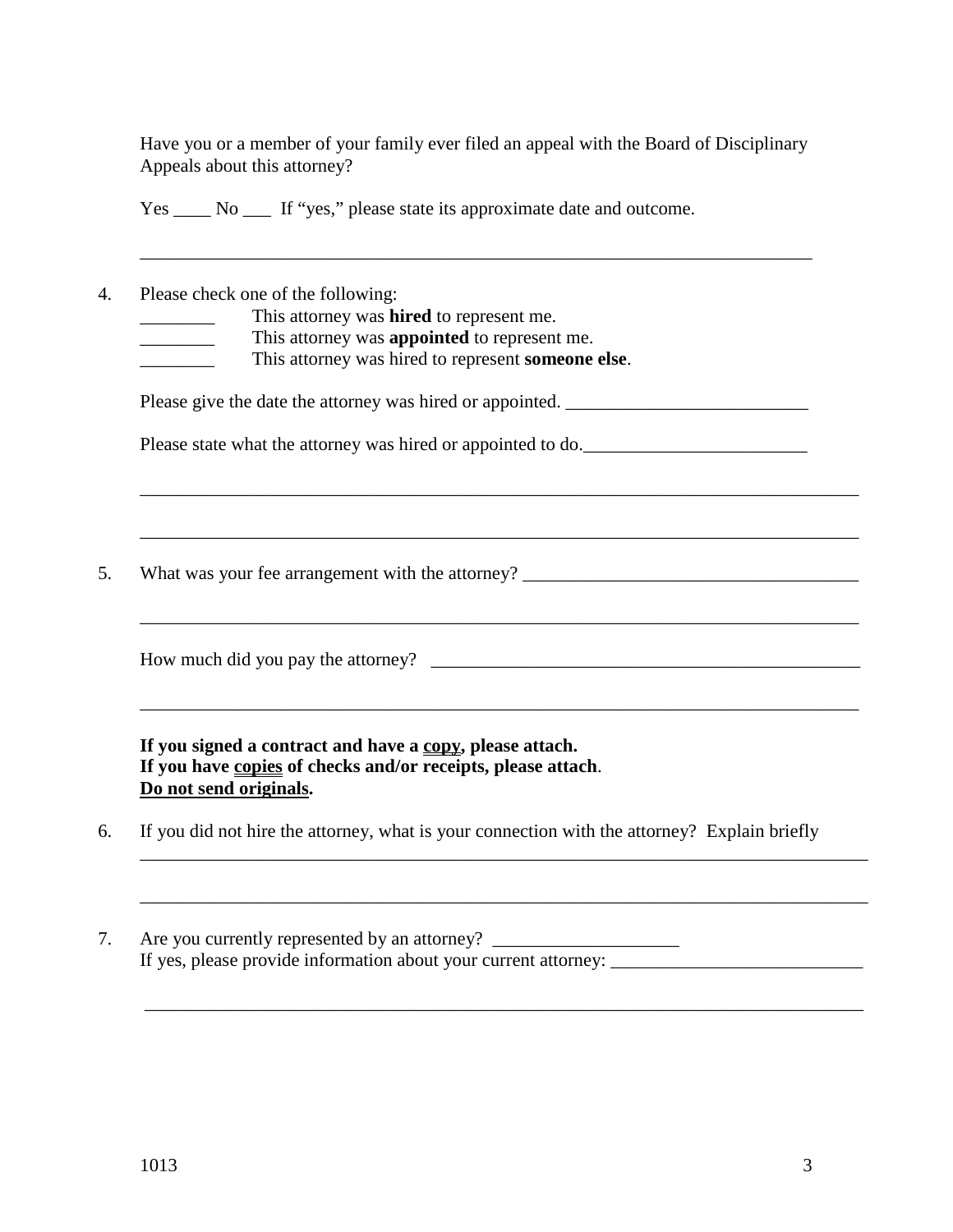8. Do you claim the attorney has an impairment, such as depression or a substance use disorder? If yes, please provide specifics (your **personal** observations of the attorney such as slurred speech, odor of alcohol, ingestion of alcohol or drugs in your presence etc., including the date you observed this, the time of day, and location).

\_\_\_\_\_\_\_\_\_\_\_\_\_\_\_\_\_\_\_\_\_\_\_\_\_\_\_\_\_\_\_\_\_\_\_\_\_\_\_\_\_\_\_\_\_\_\_\_\_\_\_\_\_\_\_\_\_\_\_\_\_\_\_\_\_\_\_\_\_\_\_\_

\_\_\_\_\_\_\_\_\_\_\_\_\_\_\_\_\_\_\_\_\_\_\_\_\_\_\_\_\_\_\_\_\_\_\_\_\_\_\_\_\_\_\_\_\_\_\_\_\_\_\_\_\_\_\_\_\_\_\_\_\_\_\_\_\_\_\_\_\_\_\_\_

\_\_\_\_\_\_\_\_\_\_\_\_\_\_\_\_\_\_\_\_\_\_\_\_\_\_\_\_\_\_\_\_\_\_\_\_\_\_\_\_\_\_\_\_\_\_\_\_\_\_\_\_\_\_\_\_\_\_\_\_\_\_\_\_\_\_\_\_\_\_\_\_

\_\_\_\_\_\_\_\_\_\_\_\_\_\_\_\_\_\_\_\_\_\_\_\_\_\_\_\_\_\_\_\_\_\_\_\_\_\_\_\_\_\_\_\_\_\_\_\_\_\_\_\_\_\_\_\_\_\_\_\_\_\_\_\_\_\_\_\_\_\_\_\_

9. Did the attorney ever make any statements or admissions to you or in your presence that would indicate that the attorney may be experiencing an impairment, such as depression or a substance use disorder? If so, please provide details.

#### **IV. INFORMATION ABOUT YOUR GRIEVANCE**

1. Where did the activity you are complaining about occur?

County: \_\_\_\_\_\_\_\_\_\_\_\_\_\_\_\_\_ City: \_\_\_\_\_\_\_\_\_\_\_\_\_\_\_\_

- 2. If your grievance is about a lawsuit, answer the following, if known:
	- a. Name of court
	- b. Title of the suit

c. Case number and date suit was filed \_\_\_\_\_\_\_\_\_\_\_\_\_\_\_\_\_\_\_\_\_\_\_\_\_\_\_\_\_\_\_\_\_\_\_\_\_\_\_

d. If you are not a party to this suit, what is your connection with it? Explain briefly.

\_\_\_\_\_\_\_\_\_\_\_\_\_\_\_\_\_\_\_\_\_\_\_\_\_\_\_\_\_\_\_\_\_\_\_\_\_\_\_\_\_\_\_\_\_\_\_\_\_\_\_\_\_\_\_\_\_\_\_\_\_\_\_\_\_\_\_\_\_\_

#### **If you have copies of court documents, please attach.**

3. Explain in detail why you think this attorney has done something improper or has failed to do something which should have been done. Attach additional sheets of paper if necessary.

**If you have copies of letters or other documents you believe are relevant to your grievance, please attach. Do not send originals, as they will not be returned. Additionally, please do not use staples, post-it notes, or binding.**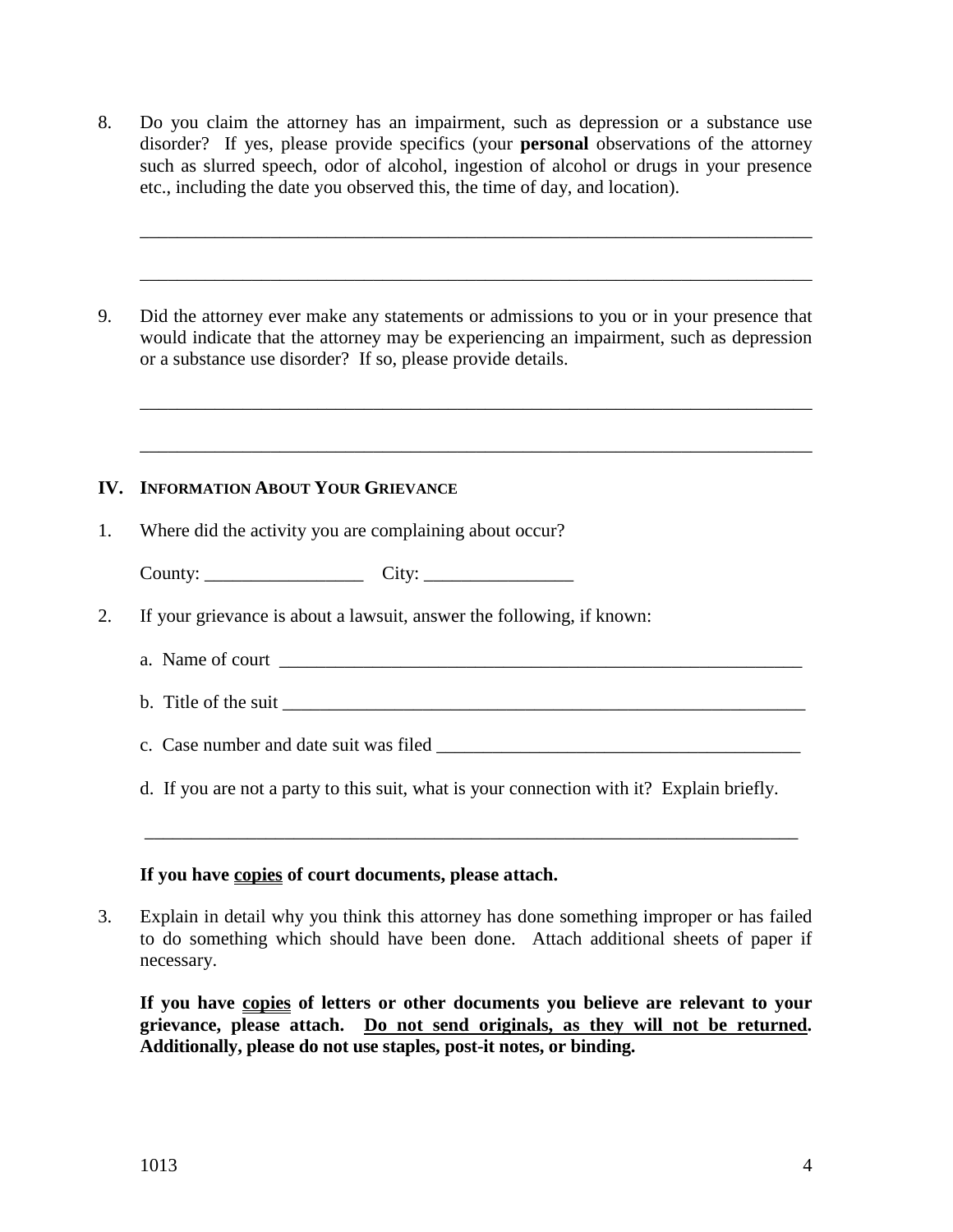Include the names, addresses, and telephone number of all persons who know something about your grievance.

Also, please be advised that a copy of your grievance will be forwarded to the attorney named in your grievance.

V. HOW DID YOU LEARN ABOUT THE STATE BAR OF TEXAS' ATTORNEY **GRIEVANCE PROCESS?**